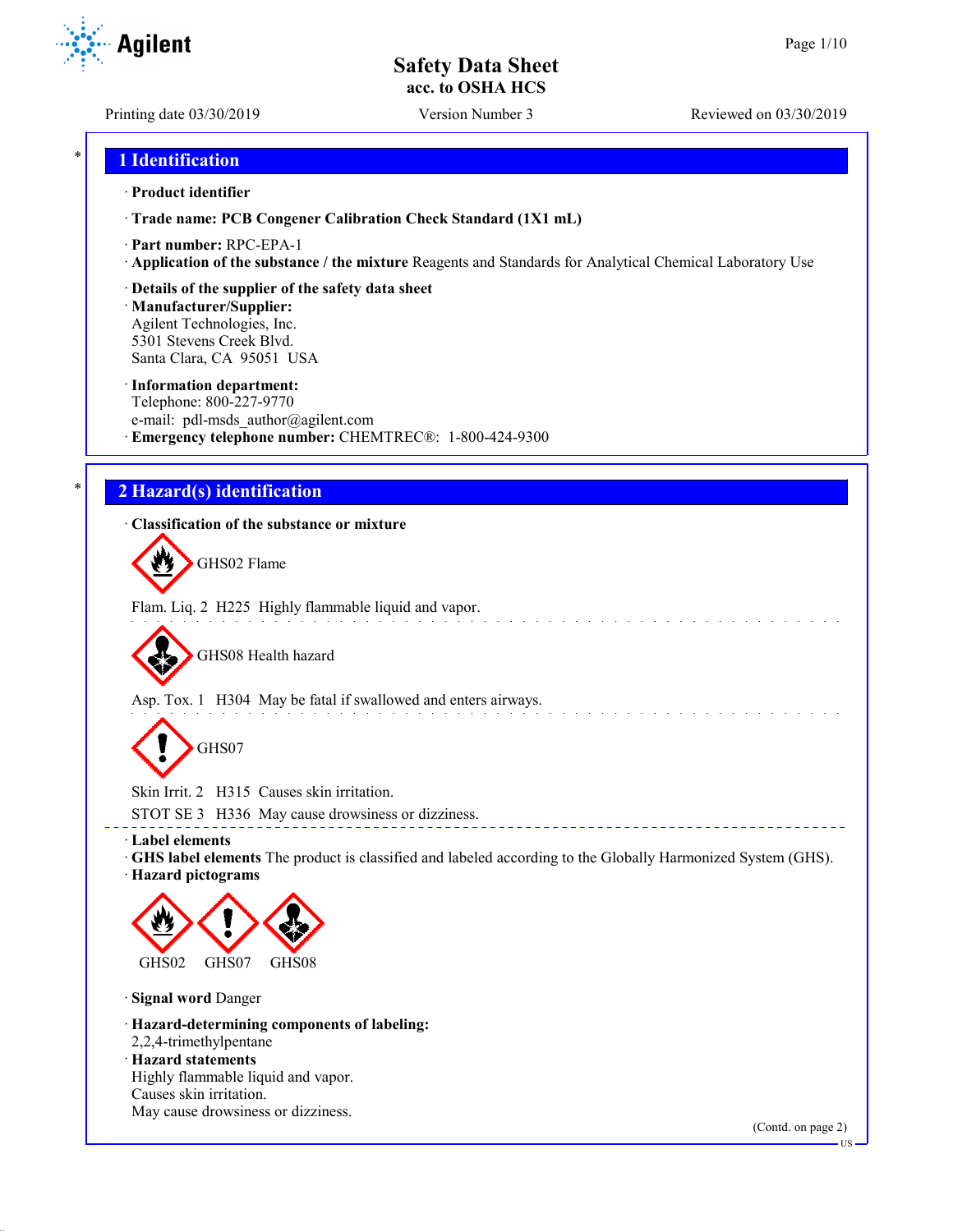Printing date 03/30/2019 Version Number 3 Reviewed on 03/30/2019

### **Trade name: PCB Congener Calibration Check Standard (1X1 mL)**

(Contd. of page 1) May be fatal if swallowed and enters airways. · **Precautionary statements** Keep away from heat/sparks/open flames/hot surfaces. - No smoking. Ground/bond container and receiving equipment. Use explosion-proof electrical/ventilating/lighting/equipment. Use only non-sparking tools. Take precautionary measures against static discharge. Avoid breathing dust/fume/gas/mist/vapors/spray Wash thoroughly after handling. Use only outdoors or in a well-ventilated area. Wear protective gloves/protective clothing/eye protection/face protection. If swallowed: Immediately call a poison center/doctor. Specific treatment (see on this label). Do NOT induce vomiting. If on skin (or hair): Take off immediately all contaminated clothing. Rinse skin with water/shower. IF INHALED: Remove person to fresh air and keep comfortable for breathing. Call a poison center/doctor if you feel unwell. Take off contaminated clothing and wash it before reuse. If skin irritation occurs: Get medical advice/attention. In case of fire: Use for extinction: CO2, powder or water spray. Store in a well-ventilated place. Keep container tightly closed. Store in a well-ventilated place. Keep cool. Store locked up. Dispose of contents/container in accordance with local/regional/national/international regulations. · **Classification system:** · **NFPA ratings (scale 0 - 4)** 1 3  $\overline{0}$  $Health = 1$ Fire  $= 3$ Reactivity  $= 0$ · **HMIS-ratings (scale 0 - 4)** HEALTH FIRE REACTIVITY  $\boxed{0}$  Reactivity = 0  $\frac{1}{\Box}$  Health = 1  $3$  Fire = 3 · **Other hazards** · **Results of PBT and vPvB assessment** · **PBT:** Not applicable. · **vPvB:** Not applicable. \* **3 Composition/information on ingredients** · **Chemical characterization: Substances** · **CAS No. Description** 540-84-1 2,2,4-trimethylpentane

- · **Identification number(s)**
- · **EC number:** 208-759-1
- · **Index number:** 601-009-00-8
- · **Chemical characterization: Mixtures**
- · **Description:** Mixture of the substances listed below with nonhazardous additions.

(Contd. on page 3)



**HS**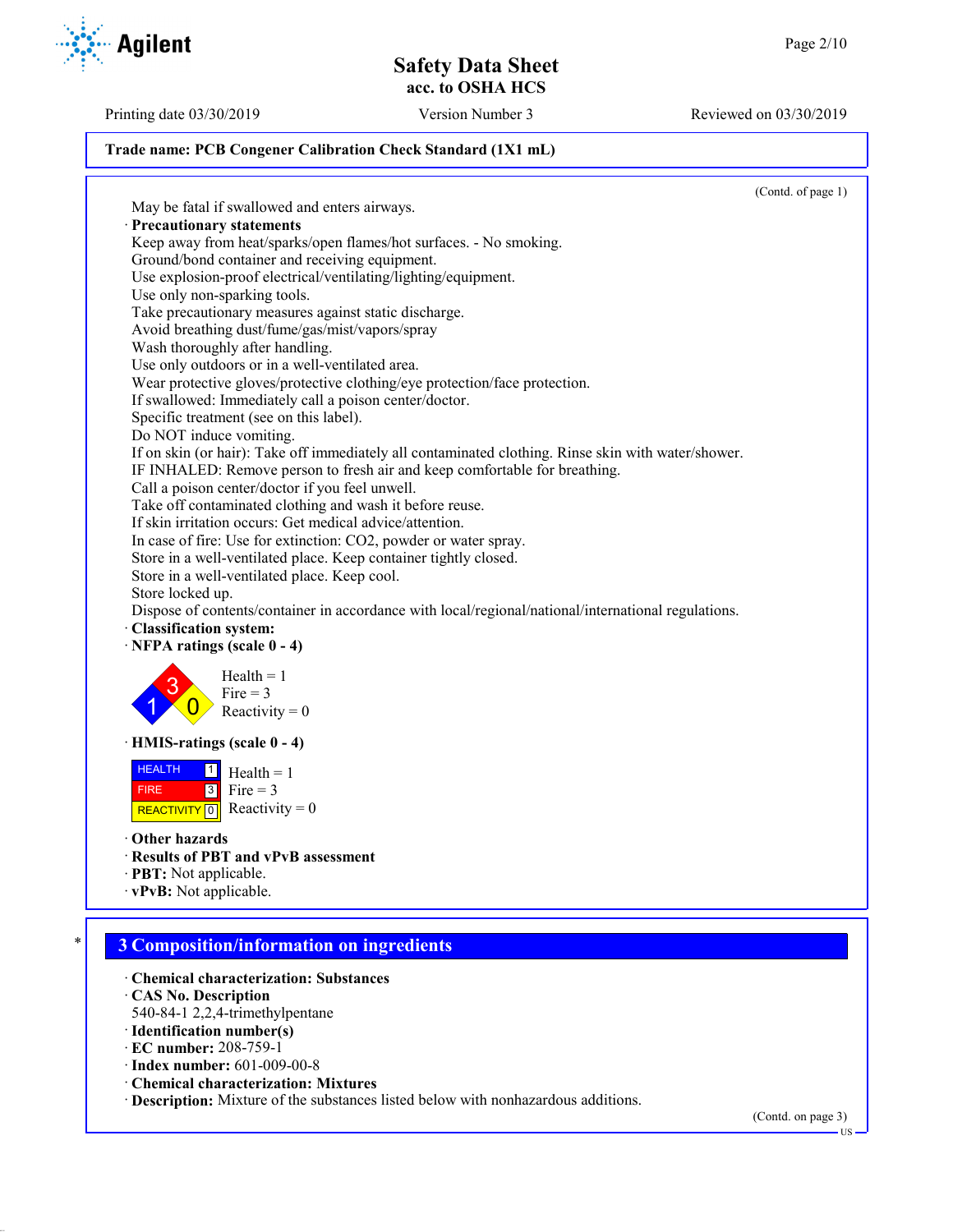Printing date 03/30/2019 Version Number 3 Reviewed on 03/30/2019

**Trade name: PCB Congener Calibration Check Standard (1X1 mL)**

(Contd. of page 2)

· **Dangerous components:**

540-84-1 2,2,4-trimethylpentane 99.998%

## \* **4 First-aid measures**

- · **Description of first aid measures**
- · **General information:** Immediately remove any clothing soiled by the product.
- · **After inhalation:** In case of unconsciousness place patient stably in side position for transportation.
- · **After skin contact:** Immediately wash with water and soap and rinse thoroughly.
- · **After eye contact:** Rinse opened eye for several minutes under running water.
- · **After swallowing:** If symptoms persist consult doctor.
- · **Information for doctor:**
- · **Most important symptoms and effects, both acute and delayed** No further relevant information available.
- · **Indication of any immediate medical attention and special treatment needed**
- No further relevant information available.

# **5 Fire-fighting measures**

- · **Extinguishing media**
- · **Suitable extinguishing agents:**
- CO2, extinguishing powder or water spray. Fight larger fires with water spray or alcohol resistant foam.
- · **For safety reasons unsuitable extinguishing agents:** Water with full jet
- · **Special hazards arising from the substance or mixture** No further relevant information available.
- · **Advice for firefighters**
- · **Protective equipment:** No special measures required.

## \* **6 Accidental release measures**

| · Personal precautions, protective equipment and emergency procedures                            |                    |
|--------------------------------------------------------------------------------------------------|--------------------|
| Wear protective equipment. Keep unprotected persons away.                                        |                    |
| · Environmental precautions: Do not allow to enter sewers/ surface or ground water.              |                    |
| · Methods and material for containment and cleaning up:                                          |                    |
| Absorb with liquid-binding material (sand, diatomite, acid binders, universal binders, sawdust). |                    |
| Dispose contaminated material as waste according to item 13.                                     |                    |
| Ensure adequate ventilation.                                                                     |                    |
| · Reference to other sections                                                                    |                    |
| See Section 7 for information on safe handling.                                                  |                    |
| See Section 8 for information on personal protection equipment.                                  |                    |
| See Section 13 for disposal information.                                                         |                    |
| · Protective Action Criteria for Chemicals                                                       |                    |
| $\cdot$ PAC-1:                                                                                   |                    |
| 540-84-1 $\left  2,2,4\right $ -trimethylpentane                                                 | $230$ ppm          |
| $\cdot$ PAC-2:                                                                                   |                    |
| 540-84-1 $\vert$ 2,2,4-trimethylpentane                                                          | 830 ppm            |
|                                                                                                  | (Contd. on page 4) |

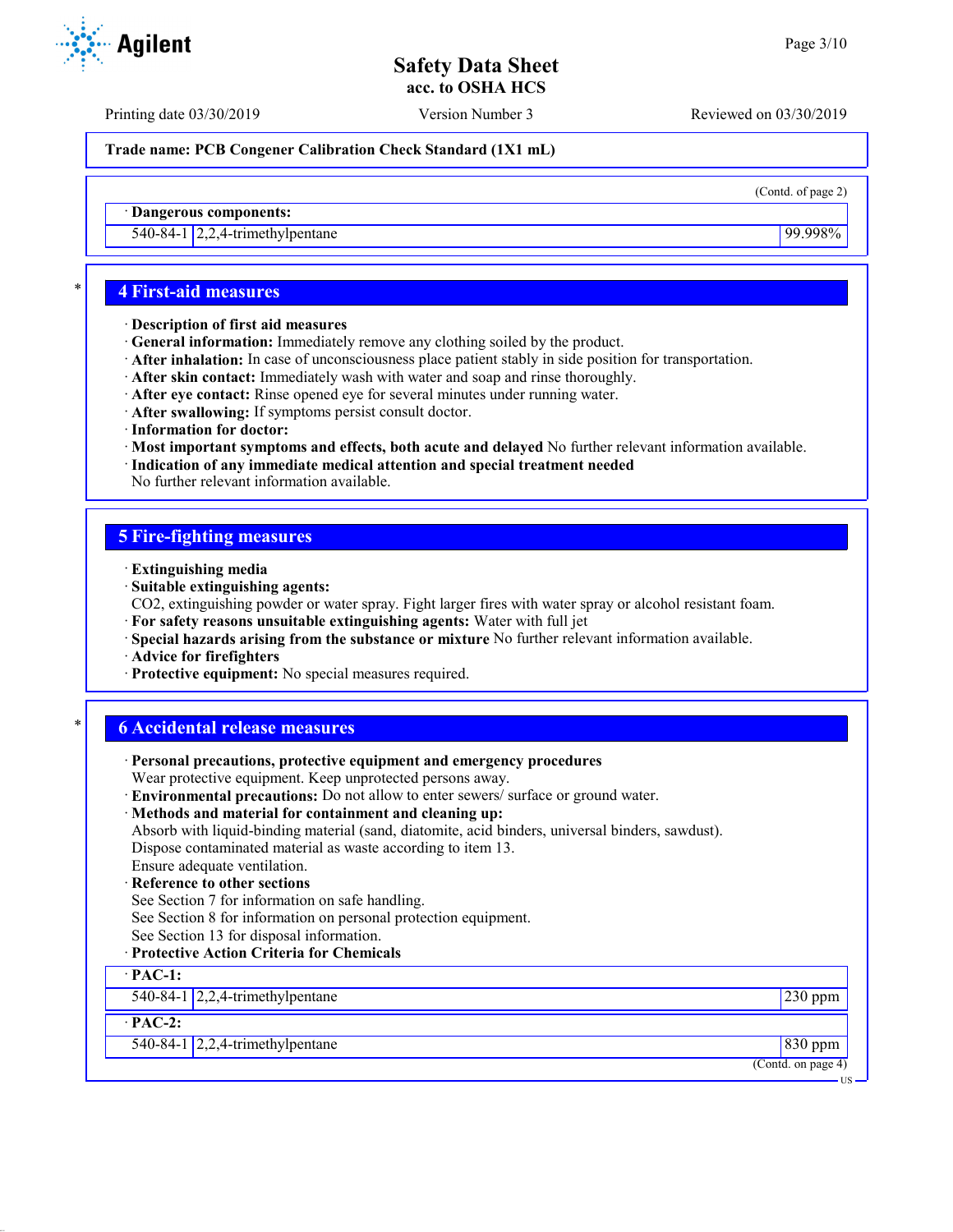Printing date 03/30/2019 Version Number 3 Reviewed on 03/30/2019

**Trade name: PCB Congener Calibration Check Standard (1X1 mL)**

(Contd. of page 3)

540-84-1 2,2,4-trimethylpentane 5000\* ppm

# \* **7 Handling and storage**

### · **Handling:**

· **PAC-3:**

- · **Precautions for safe handling**
- Ensure good ventilation/exhaustion at the workplace. Prevent formation of aerosols.
- · **Information about protection against explosions and fires:** Keep ignition sources away - Do not smoke. Protect against electrostatic charges.
- · **Conditions for safe storage, including any incompatibilities**
- · **Storage:**
- · **Requirements to be met by storerooms and receptacles:** Store in a cool location.
- · **Information about storage in one common storage facility:** Not required.
- · **Further information about storage conditions:** Keep receptacle tightly sealed. Store in cool, dry conditions in well sealed receptacles.
- · **Specific end use(s)** No further relevant information available.
- 

# \* **8 Exposure controls/personal protection**

· **Additional information about design of technical systems:** No further data; see item 7.

- · **Control parameters**
- · **Components with limit values that require monitoring at the workplace:**

### **540-84-1 2,2,4-trimethylpentane**

- PEL Long-term value: 2350 mg/m<sup>3</sup>, 500 ppm
	- n-Octane only
- TLV Long-term value:  $1401$  mg/m<sup>3</sup>, 300 ppm
- · **Additional information:** The lists that were valid during the creation were used as basis.
- · **Exposure controls**
- · **Personal protective equipment:**
- · **General protective and hygienic measures:**
- Keep away from foodstuffs, beverages and feed.
- Immediately remove all soiled and contaminated clothing.
- Wash hands before breaks and at the end of work.
- Avoid contact with the skin.
- Avoid contact with the eyes and skin.
- · **Breathing equipment:**
- When used as intended with Agilent instruments, the use of the product under normal laboratory conditions and with standard practices does not result in significant airborne exposures and therefore respiratory protection is not needed.

Under an emergency condition where a respirator is deemed necessary, use a NIOSH or equivalent approved device/equipment with appropriate organic or acid gas cartridge.

· **Protection of hands:**

Although not recommended for constant contact with the chemicals or for clean-up, nitrile gloves 11-13 mil thickness are recommended for normal use. The breakthrough time is 1 hr. For cleaning a spill where there is

(Contd. on page 5) US

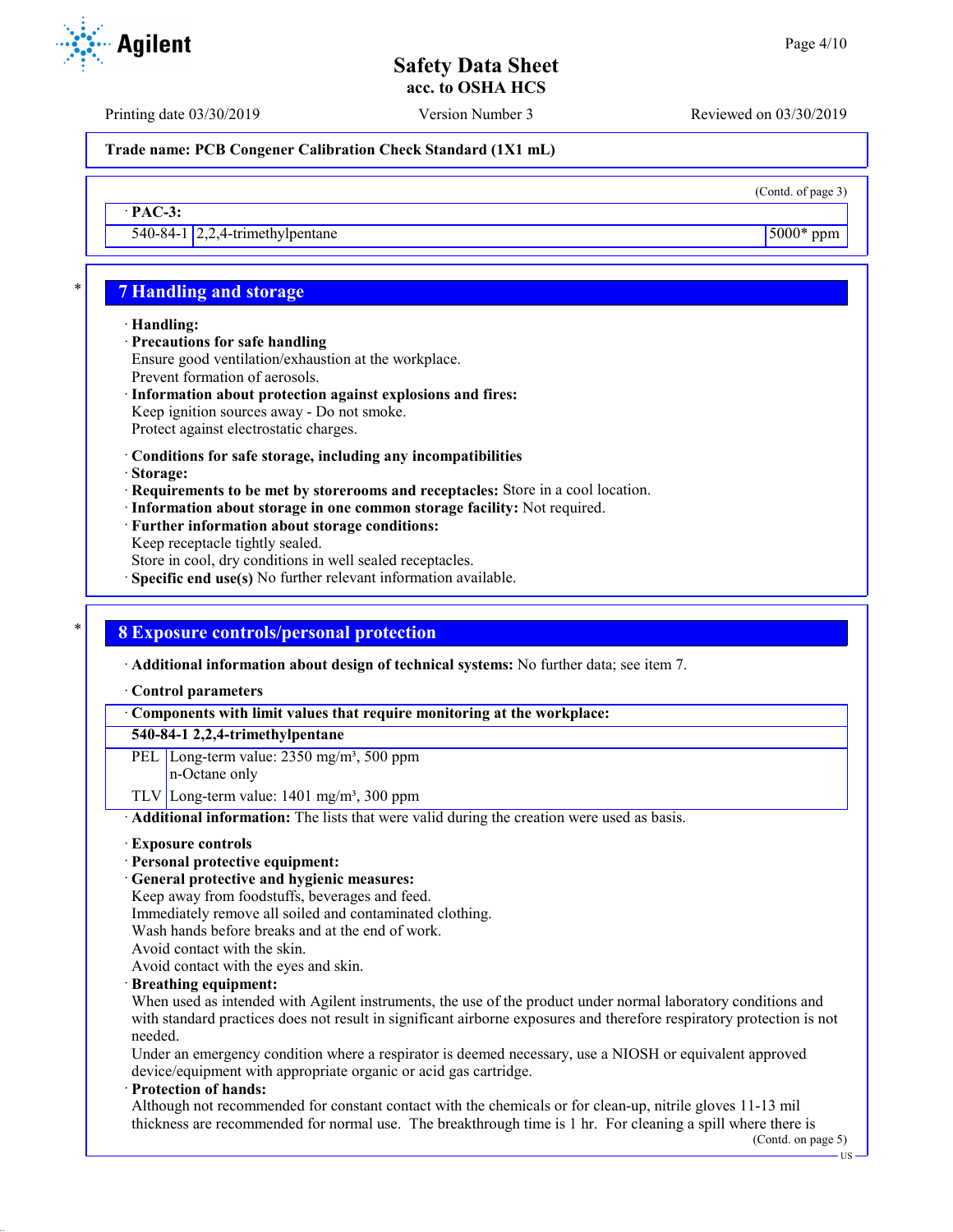US

# **Safety Data Sheet acc. to OSHA HCS**

Printing date 03/30/2019 Version Number 3 Reviewed on 03/30/2019

### **Trade name: PCB Congener Calibration Check Standard (1X1 mL)**

(Contd. of page 4) direct contact of the chemical, butyl rubber gloves are recommended 12-15 mil thickness with breakthrough times exceeding 4 hrs. Supplier recommendations should be followed.

### · **Material of gloves**

For normal use: nitrile rubber, 11-13 mil thickness

For direct contact with the chemical: butyl rubber, 12-15 mil thickness

### · **Penetration time of glove material**

- For normal use: nitrile rubber: 1 hour
- For direct contact with the chemical: butyl rubber: >4 hours

### · **Eye protection:**



Tightly sealed goggles

# \* **9 Physical and chemical properties**

| · Information on basic physical and chemical properties<br><b>General Information</b> |                                                                                               |
|---------------------------------------------------------------------------------------|-----------------------------------------------------------------------------------------------|
| · Appearance:                                                                         |                                                                                               |
| Form:                                                                                 | Fluid                                                                                         |
| Color:                                                                                | Colorless                                                                                     |
| · Odor:                                                                               | Nearly odorless                                                                               |
| Odor threshold:                                                                       | Not determined.                                                                               |
|                                                                                       |                                                                                               |
| · pH-value:                                                                           | Not determined.                                                                               |
| Change in condition                                                                   |                                                                                               |
| <b>Melting point/Melting range:</b>                                                   | $-107$ °C ( $-160.6$ °F)                                                                      |
| <b>Boiling point/Boiling range:</b>                                                   | 99 °C (210.2 °F)                                                                              |
| · Flash point:                                                                        | $-12$ °C (10.4 °F)                                                                            |
| · Flammability (solid, gaseous):                                                      | Not applicable.                                                                               |
| · Ignition temperature:                                                               | 410 °C (770 °F)                                                                               |
| · Decomposition temperature:                                                          | Not determined.                                                                               |
| $\cdot$ Auto igniting:                                                                | Product is not selfigniting.                                                                  |
| Danger of explosion:                                                                  | Product is not explosive. However, formation of explosive air/vapor<br>mixtures are possible. |
| <b>Explosion limits:</b>                                                              |                                                                                               |
| Lower:                                                                                | $1.1$ Vol %                                                                                   |
| Upper:                                                                                | $6$ Vol $\%$                                                                                  |
| $\cdot$ Vapor pressure at 20 °C (68 °F):                                              | 41.25 hPa $(30.9 \text{ mm Hg})$                                                              |
| $\cdot$ Density at 20 °C (68 °F):                                                     | $0.692$ g/cm <sup>3</sup> (5.77474 lbs/gal)                                                   |
| · Relative density                                                                    | Not determined.                                                                               |
| · Vapor density                                                                       | Not determined.                                                                               |
| · Evaporation rate                                                                    | Not determined.                                                                               |
|                                                                                       | (Contd. on page 6)                                                                            |

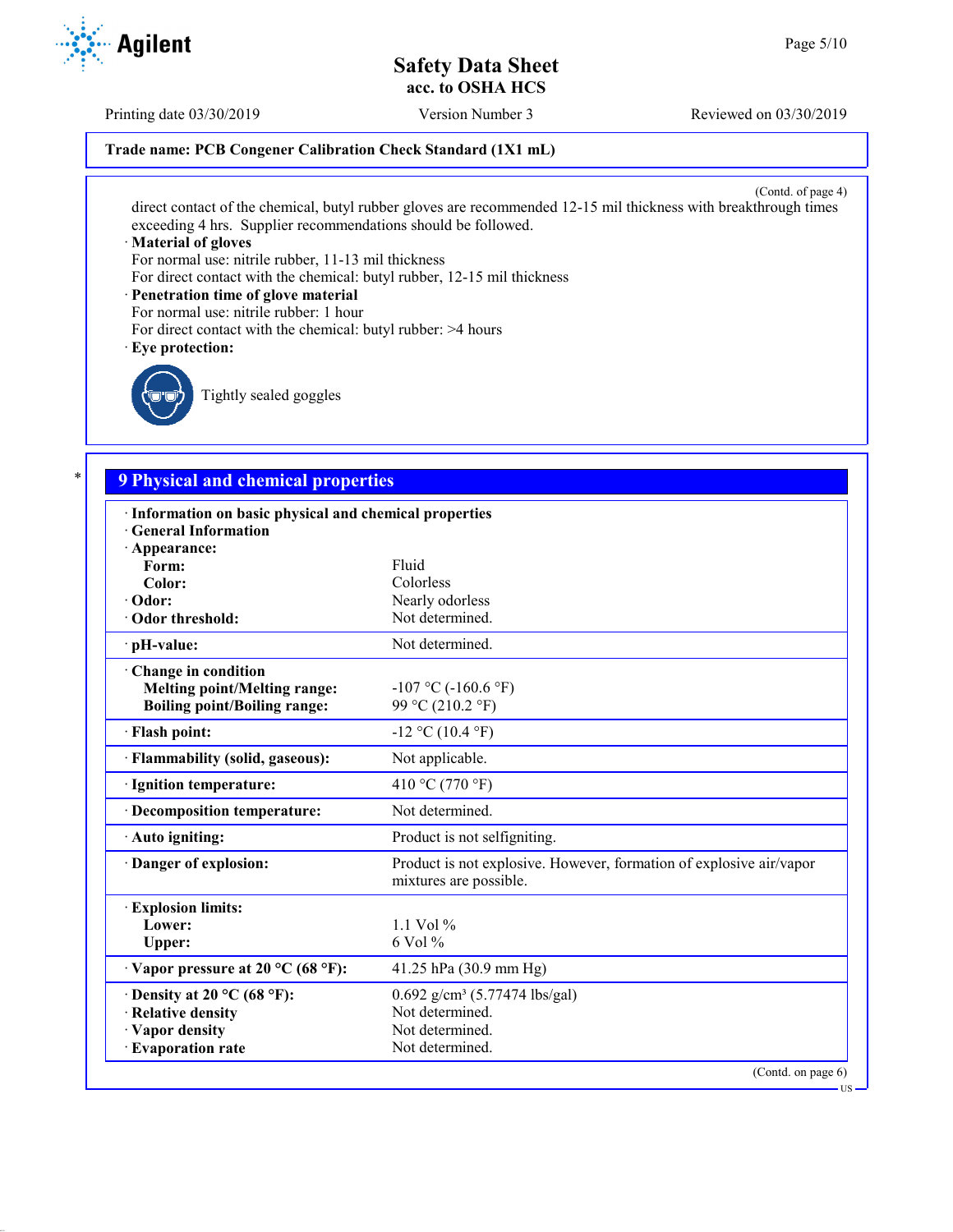**Agilent** 

Printing date 03/30/2019 Version Number 3 Reviewed on 03/30/2019

### **Trade name: PCB Congener Calibration Check Standard (1X1 mL)**

|                                                            |                                            | (Contd. of page 5) |
|------------------------------------------------------------|--------------------------------------------|--------------------|
| · Solubility in / Miscibility with<br>Water:               | Not miscible or difficult to mix.          |                    |
| · Partition coefficient (n-octanol/water): Not determined. |                                            |                    |
| · Viscosity:                                               |                                            |                    |
| Dynamic at $20^{\circ}$ C (68 °F):                         | $0.51$ mPas                                |                    |
| Kinematic:                                                 | Not determined.                            |                    |
| Solvent content:                                           |                                            |                    |
| <b>Organic solvents:</b>                                   | $100.0\%$                                  |                    |
| <b>VOC</b> content:                                        | $100.00\%$                                 |                    |
|                                                            | 692.0 g/l / 5.77 lb/gal                    |                    |
| Solids content:                                            | $0.0\%$                                    |                    |
| $\cdot$ Other information                                  | No further relevant information available. |                    |

# **10 Stability and reactivity**

· **Reactivity** No further relevant information available.

- · **Chemical stability**
- · **Thermal decomposition / conditions to be avoided:** No decomposition if used according to specifications.
- · **Possibility of hazardous reactions** No dangerous reactions known.
- · **Conditions to avoid** No further relevant information available.
- · **Incompatible materials:** No further relevant information available.
- · **Hazardous decomposition products:** No dangerous decomposition products known.

# **11 Toxicological information**

· **Information on toxicological effects**

· **Acute toxicity:**

## · **LD/LC50 values that are relevant for classification:**

**ATE (Acute Toxicity Estimate)**

Dermal LD50 >2,000 mg/kg (rabbit)

Inhalative  $LC50/4$  h  $>33.5$  mg/L (rat)

### **540-84-1 2,2,4-trimethylpentane**

| Oral   | LD <sub>50</sub> | $\sqrt{>5,000}$ mg/kg (rat)             |
|--------|------------------|-----------------------------------------|
| Dermal | LD50             | $\geq$ 2,000 mg/kg (rabbit)             |
|        |                  | Inhalative LC50/4 h $>33.52$ mg/L (rat) |

· **Primary irritant effect:**

· **on the skin:** Irritant to skin and mucous membranes.

· **on the eye:** No irritating effect.

· **Sensitization:** No sensitizing effects known.

· **Additional toxicological information:**

The product shows the following dangers according to internally approved calculation methods for preparations: Irritant

(Contd. on page 7)

US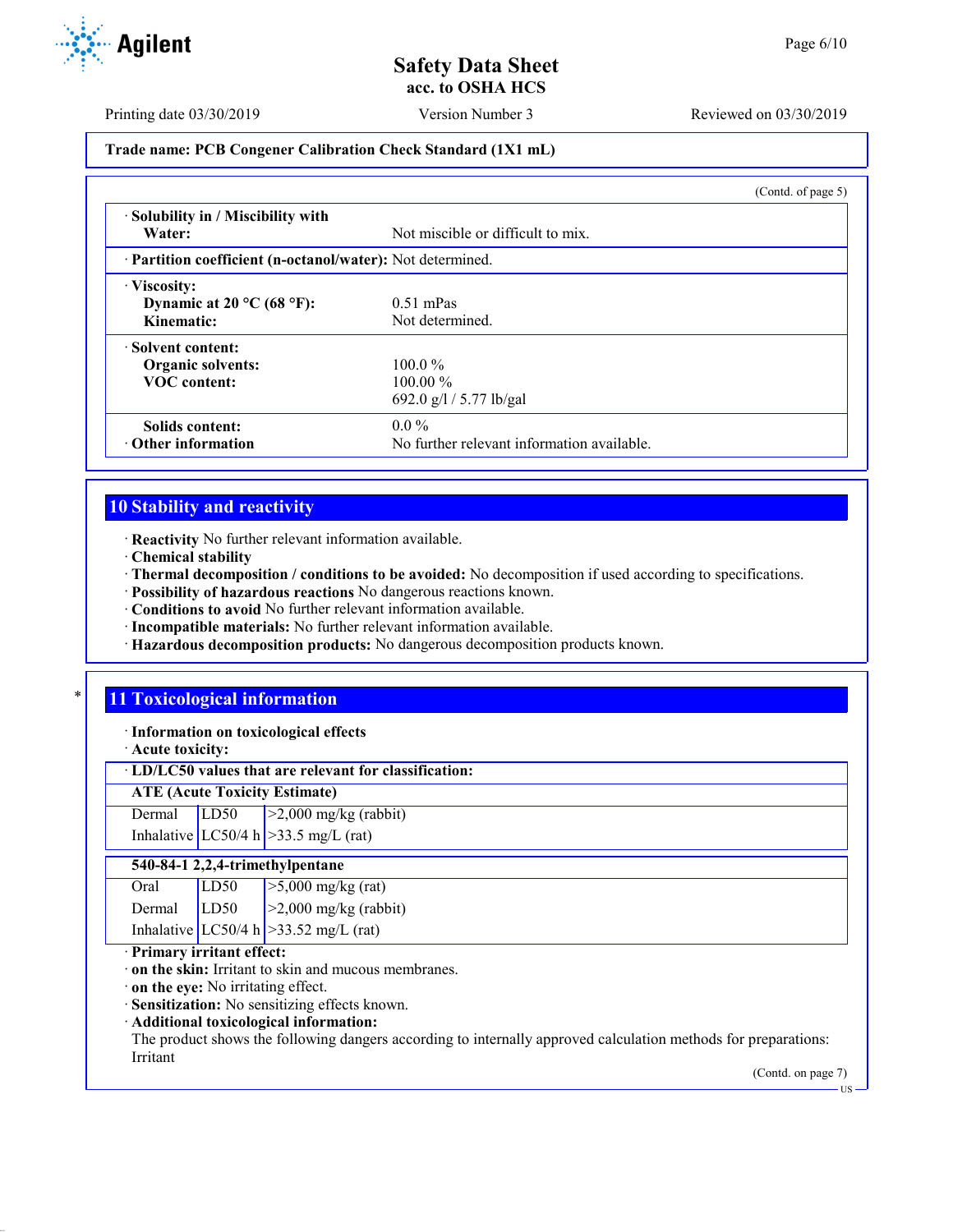Printing date 03/30/2019 Version Number 3 Reviewed on 03/30/2019

## **Trade name: PCB Congener Calibration Check Standard (1X1 mL)**

(Contd. of page 6)

US

### · **Carcinogenic categories**

· **IARC (International Agency for Research on Cancer)**

32598-13-3 3,3',4,4'-tetrachlorobiphenyl 1

32598-14-4 2,3,3',4,4'-pentachlorobiphenyl 1

57465-28-8 3,3',4,4',5-pentachlorobiphenyl 1

31508-00-6 2,3',4,4',5-pentachlorobiphenyl 1

· **NTP (National Toxicology Program)**

7012-37-5 2,4,4'-trichlorobiphenyl R

# · **OSHA-Ca (Occupational Safety & Health Administration)**

None of the ingredients is listed.

# **12 Ecological information**

- · **Toxicity**
- · **Aquatic toxicity:** No further relevant information available.
- · **Persistence and degradability** No further relevant information available.
- · **Behavior in environmental systems:**
- · **Bioaccumulative potential** No further relevant information available.
- · **Mobility in soil** No further relevant information available.
- · **Additional ecological information:**
- · **General notes:**
- Water hazard class 2 (Self-assessment): hazardous for water

Do not allow product to reach ground water, water course or sewage system.

Danger to drinking water if even small quantities leak into the ground.

- · **Results of PBT and vPvB assessment**
- · **PBT:** Not applicable.
- · **vPvB:** Not applicable.
- · **Other adverse effects** No further relevant information available.

# **13 Disposal considerations**

- · **Waste treatment methods**
- · **Recommendation:**

Must not be disposed of together with household garbage. Do not allow product to reach sewage system.

- · **Uncleaned packagings:**
- · **Recommendation:** Disposal must be made according to official regulations.

# **14 Transport information**

| · Not Regulated, De minimus Quantities   | $\overline{\phantom{a}}$ |                    |
|------------------------------------------|--------------------------|--------------------|
| ⋅ UN-Number<br>· DOT, IMDG, IATA         | UN1262                   |                    |
| · UN proper shipping name<br>$\cdot$ DOT | Octanes                  |                    |
|                                          |                          | (Contd. on page 8) |

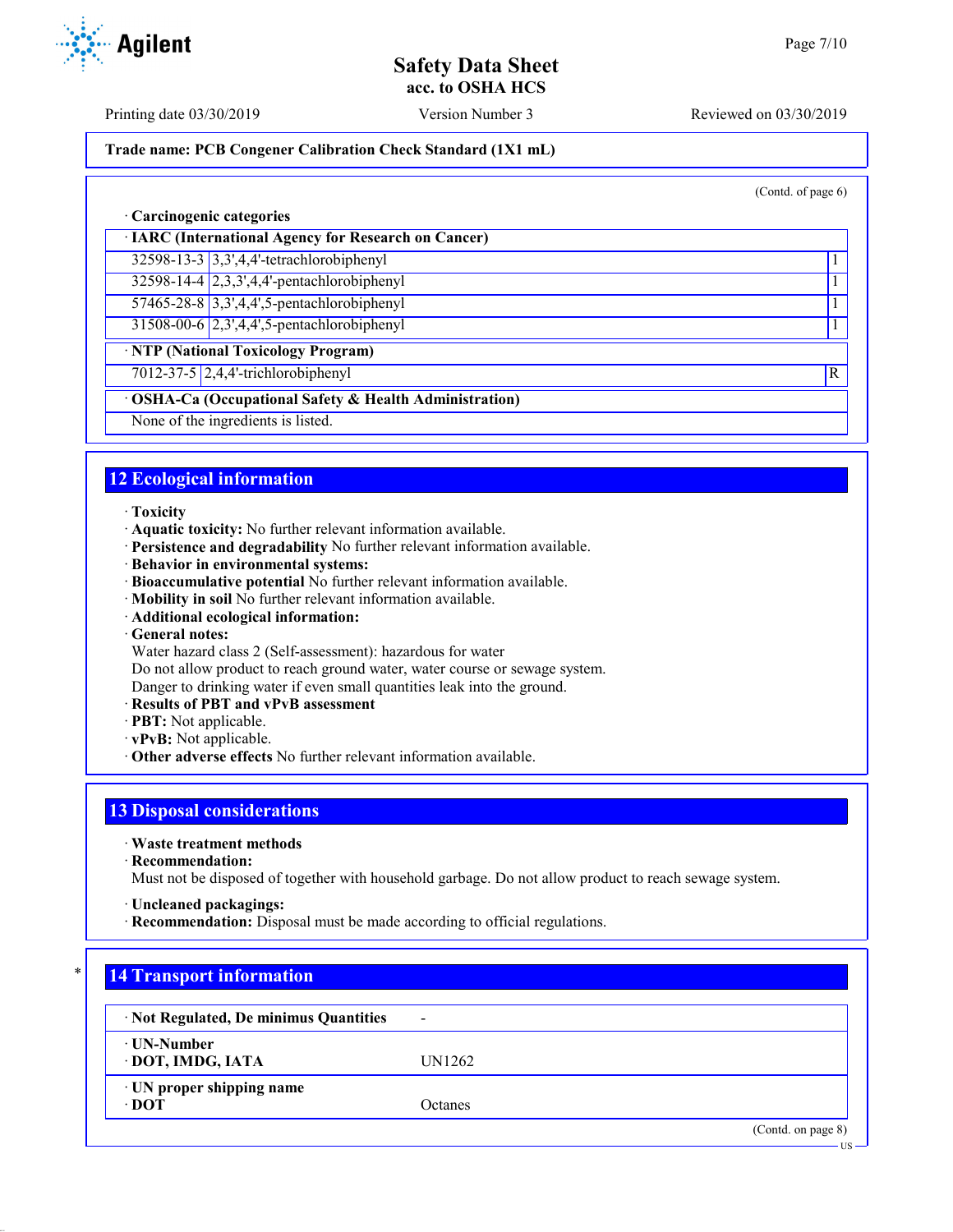

٦

Printing date 03/30/2019 Version Number 3 Reviewed on 03/30/2019

| Trade name: PCB Congener Calibration Check Standard (1X1 mL)                                        |                                                                                                                       |  |
|-----------------------------------------------------------------------------------------------------|-----------------------------------------------------------------------------------------------------------------------|--|
|                                                                                                     | (Contd. of page 7)                                                                                                    |  |
| $\cdot$ IMDG<br>$\cdot$ IATA                                                                        | OCTANES, MARINE POLLUTANT<br><b>OCTANES</b>                                                                           |  |
| · Transport hazard class(es)<br>· DOT, IATA                                                         |                                                                                                                       |  |
| · Class<br>· Label                                                                                  | 3 Flammable liquids<br>3                                                                                              |  |
| $\cdot$ IMDG                                                                                        |                                                                                                                       |  |
| · Class<br>· Label                                                                                  | 3 Flammable liquids<br>3                                                                                              |  |
| · Packing group<br>· DOT, IMDG, IATA                                                                | $\mathbf{I}$                                                                                                          |  |
| · Environmental hazards:<br>· Marine pollutant:                                                     | Product contains environmentally hazardous substances: 2,2,4-<br>trimethylpentane<br>Symbol (fish and tree)           |  |
| Special precautions for user<br>· Danger code (Kemler):<br><b>EMS Number:</b><br>· Stowage Category | Warning: Flammable liquids<br>33<br>$F-E, S-E$<br>B                                                                   |  |
| Transport in bulk according to Annex II of<br>MARPOL73/78 and the IBC Code                          | Not applicable.                                                                                                       |  |
| · Transport/Additional information:<br>$\cdot$ DOT<br>· Quantity limitations                        | On passenger aircraft/rail: 5 L                                                                                       |  |
| · Hazardous substance:                                                                              | On cargo aircraft only: 60 L<br>1000 lbs, 454 kg                                                                      |  |
| $\cdot$ IMDG<br>· Limited quantities (LQ)<br>· Excepted quantities (EQ)                             | 1L<br>Code: E2<br>Maximum net quantity per inner packaging: 30 ml<br>Maximum net quantity per outer packaging: 500 ml |  |
| · UN "Model Regulation":                                                                            | UN 1262 OCTANES, 3, II, ENVIRONMENTALLY<br><b>HAZARDOUS</b>                                                           |  |

(Contd. on page 9)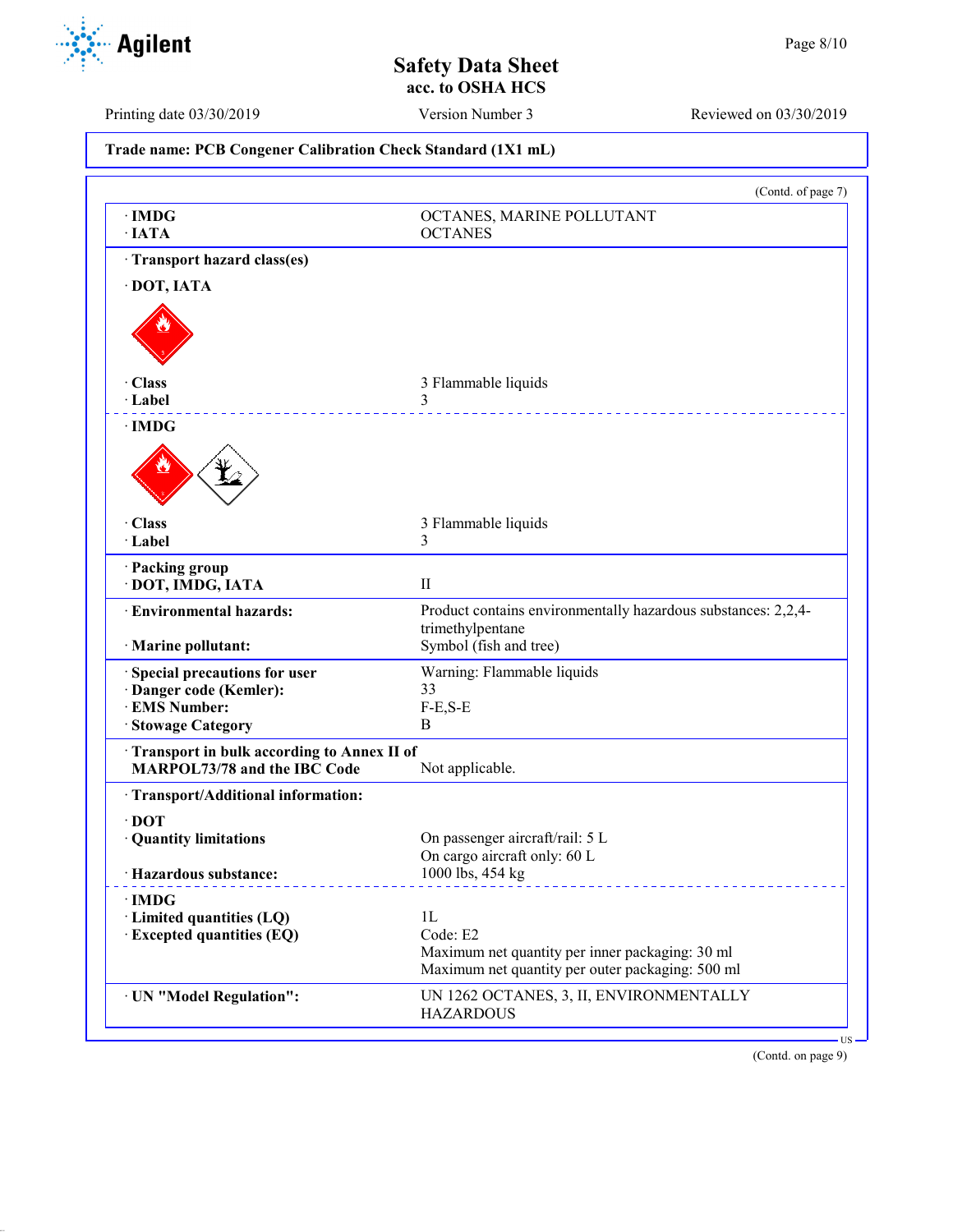Printing date 03/30/2019 Version Number 3 Reviewed on 03/30/2019

**Trade name: PCB Congener Calibration Check Standard (1X1 mL)**

(Contd. of page 8)

## **15 Regulatory information**

· **Safety, health and environmental regulations/legislation specific for the substance or mixture** · **Sara**

· **Section 355 (extremely hazardous substances):**

None of the ingredients is listed.

· **Section 313 (Specific toxic chemical listings):**

None of the ingredients is listed.

· **TSCA (Toxic Substances Control Act):**

540-84-1 2,2,4-trimethylpentane

## · **Proposition 65**

· **Chemicals known to cause cancer:** 7012-37-5 2,4,4'-trichlorobiphenyl

· **Chemicals known to cause reproductive toxicity for females:**

None of the ingredients is listed.

· **Chemicals known to cause reproductive toxicity for males:**

None of the ingredients is listed.

· **Chemicals known to cause developmental toxicity:**

7012-37-5 2,4,4'-trichlorobiphenyl

### · **Carcinogenic categories**

· **EPA (Environmental Protection Agency)**

 $540-84-1$   $2,2,4$ -trimethylpentane III

7012-37-5 2,4,4'-trichlorobiphenyl B2

· **TLV (Threshold Limit Value established by ACGIH)**

None of the ingredients is listed.

· **NIOSH-Ca (National Institute for Occupational Safety and Health)**

None of the ingredients is listed.

· **Chemical safety assessment:** A Chemical Safety Assessment has not been carried out.

# **16 Other information**

The information contained in this document is based on Agilent's state of knowledge at the time of preparation. No warranty as to its accurateness, completeness or suitability for a particular purpose is expressed or implied.

· **Department issuing SDS:** Document Control / Regulatory

· **Contact:** regulatory@ultrasci.com

· **Date of preparation / last revision** 03/30/2019 / 2

· **Abbreviations and acronyms:**

ADR: Accord européen sur le transport des marchandises dangereuses par Route (European Agreement concerning the International Carriage of Dangerous Goods by Road)

IMDG: International Maritime Code for Dangerous Goods

DOT: US Department of Transportation

IATA: International Air Transport Association

ACGIH: American Conference of Governmental Industrial Hygienists

EINECS: European Inventory of Existing Commercial Chemical Substances

ELINCS: European List of Notified Chemical Substances

CAS: Chemical Abstracts Service (division of the American Chemical Society)